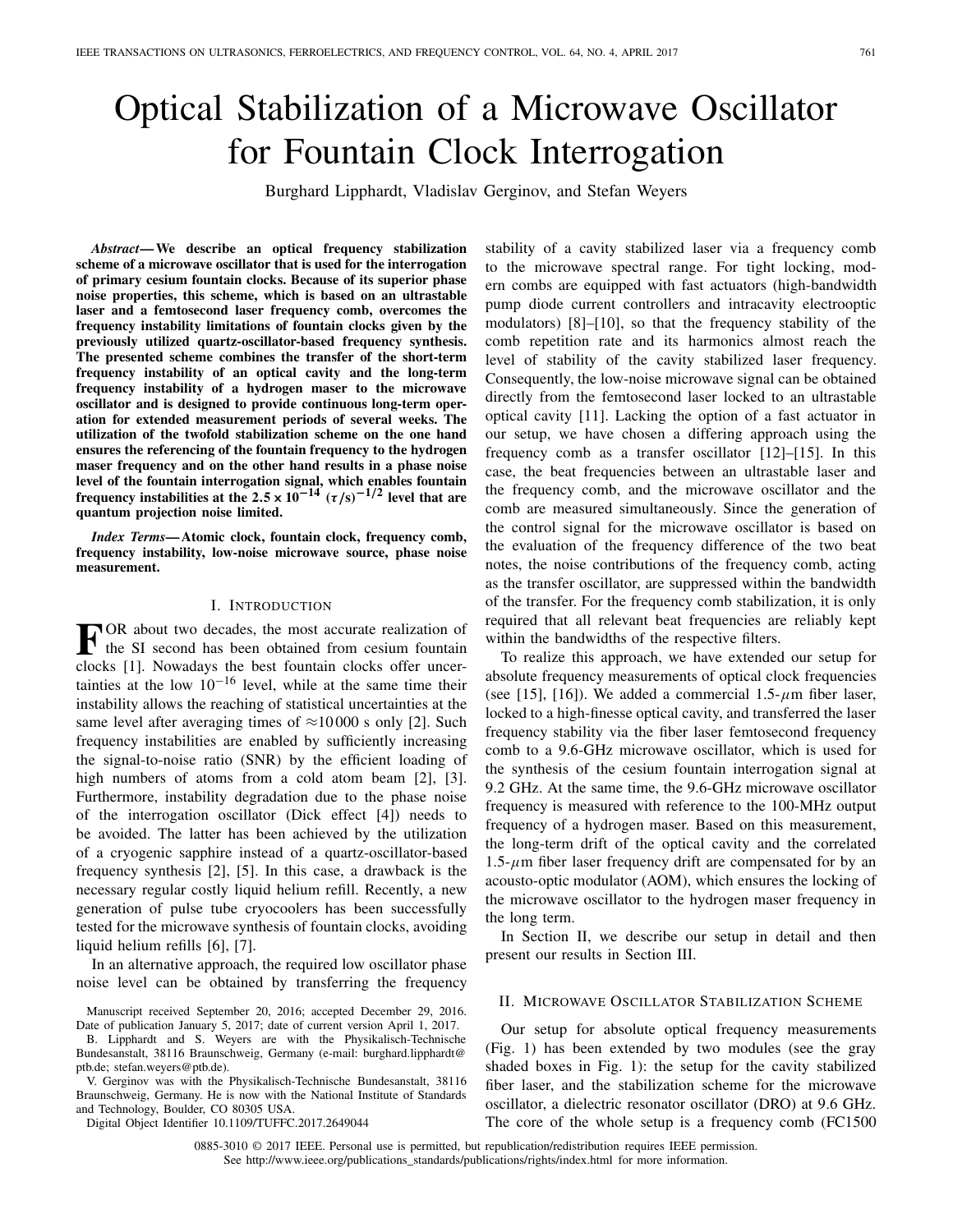

Fig. 1. Setup for the generation of the optically stabilized 9.6-GHz microwave signal and absolute optical frequency measurements. The two extra modules for microwave generation are indicated by the gray shaded boxes. DRO: dielectric resonator oscillator; AOM: acousto-optic modulator.

from Menlo Systems), based on an erbium-doped fiber laser, with a repetition rate  $v_{\text{rep}}$  of about 252 MHz at a wavelength of 1.5  $\mu$ m. The oscillator of the frequency comb generates pulses of 100 fs in length. The corresponding optical comb has a Fourier limited spectrum width of 30 nm. In principle, optical detection of the 100-fs laser pulses generates a "second frequency comb" consisting of the comb repetition rate and its harmonics extending well into the microwave spectral range up to 4 THz, given by the Fourier limit. Absolute frequency measurements of optical frequencies and the transfer of stability of optical frequencies into the microwave regime are enabled, because of the phase coherence between the optical comb frequencies and the comb repetition rate.

To fulfill the requirements of our microwave oscillator stabilization scheme regarding optical power and bandwidth, we have chosen a fast InGaAs–PIN photodiode (DSC 40S,  $BW = 12$  GHz) for the detection of the repetition rate and its harmonics. The 38th harmonic (at  $\approx$ 9.6 GHz) is subsequently selected by a bandpass filter (bandwidth 400 MHz) and amplified by a microwave amplifier with phase noise specification (HMC-C050).

The detection and amplification constitute a fundamental limit for the short-term frequency stability transfer from the optical to the microwave domain in our setup. An optical power of 0.5 mW at the photodiode results in −27 dBm electrical power of the 38th harmonic and thus in a calculated SNR of 144 dB/Hz. The amplifier limits the SNR to 140 dB/Hz close to the carrier at 100 Hz and 142 dB/Hz at frequencies larger than 1 kHz.

One part of the 38th harmonic's signal of the repetition rate is used for the fast locking of the microwave oscillator (see the following). The other part of the signal is mixed with a 9.6-GHz frequency synthesis output signal  $v_{synth}$ , referenced to the maser. The resulting beat signal  $v_y = 38 \times v_{\text{rep}} - v_{\text{synth}}$  is kept constant via an offset lock for locking the repetition rate

of the frequency comb to the 9.6-GHz signal with a bandwidth of about 1 kHz (not shown in Fig. 1).

Three erbium-doped fiber amplifiers (not shown in Fig. 1), including matched nonlinear optical components, are employed to spread and optimize the femtosecond laser spectrum. One of these amplifiers generates the octave-spanning spectral range of  $1-2$   $\mu$ m to provide the carrier envelope offset frequency  $v_{ceo}$  of the frequency comb, which is realized in a  $f - 2f$  scheme [17], [18]. The offset frequency (SNR = 42 dB) at  $RBW = 300$  kHz) is locked to an intermediate frequency of 20 MHz with a bandwidth of a few kilohertz (not shown in Fig. 1). The spectrum core areas of the two other amplifiers are tuned to optimize the beat notes  $v_{x1}$ ,  $v_{x2}$  with the optical clock transition frequencies of our quadrupole (*E*2) and octupole  $(E3)$  <sup>171</sup>Yb<sup>+</sup> frequency standards [15], [19]. For optical frequency measurements, the frequencies  $v_{\text{rep}}$  and  $v_{\text{ceo}}$  and the difference frequencies  $v_{x1}$  and  $v_{x2}$  between the frequencies of the optical frequency standards and the individual comb teeth are registered by synchronous multichannel counters  $(K + K)$ FXE [20]), free of dead times. From the counter results, absolute optical frequencies, which are referenced to the maser and the cesium fountains, are calculated in a data processing unit (Fig. 1).

To provide the short-term stability of the optically stabilized DRO, a commercial fiber laser (Koheras BASIK E15) at a wavelength of 1.54  $\mu$ m is locked to an optical cavity made of ultralow expansion (ULE) glass with highly reflecting ULE mirrors by means of the Pound-Drever-Hall technique. With a cavity length of 75 mm (FSR  $= 2$  GHz), a finesse of 320 000 is obtained. The control bandwidth of this servo loop is limited by an AOM to 100 kHz. Low-frequency variations are compensated for by changing the effective fiber length of the laser using a piezo element adjusted by an integral element in the control loop. As a result, a frequency reference with a short-term stability of  $10^{-15}$  for averaging times between 1 and 10 s is obtained with a prevailing linear drift of 40 mHz/s.

To realize the transfer oscillator concept [12], we need to simultaneously track the optical beat signals  $v_x$  and  $v_{ceo}$ and the microwave beat signal ν*z* between the DRO and the frequency comb. While the optical and microwave beat notes are from different spectral regions, they are based on strongly phase coupled modes of the same oscillator. Processing of the beat notes enables their subtraction from each other, which effectively eliminates the noise of the frequency comb.

The cavity stabilized laser light and the light from the frequency comb are combined via single-mode fibers. The beat frequency  $v_x$  (27 MHz, SNR = 43 dB at RBW = 300 kHz) from the laser light (frequency ν*L*) and the *m*th mode of the frequency comb  $(m = 769794)$  is detected by a standard InGaAs photodiode. An absolute frequency measurement with reference to the hydrogen maser frequency is reduced to the counting of the three radio frequencies  $v_{\text{rep}}$ ,  $v_{\text{ceo}}$ , and  $v_x$ :

$$
\nu_L = m \times \nu_{\rm rep} + \nu_{\rm ceo} + \nu_x. \tag{1}
$$

The DRO frequency  $v_{MW}$  is mixed with the 38th harmonic of the repetition rate, which yields  $v_{MW} = 38 \times v_{rep} + v_z$ . Eliminating  $v_{\text{rep}}$  by utilizing (1), we obtain the microwave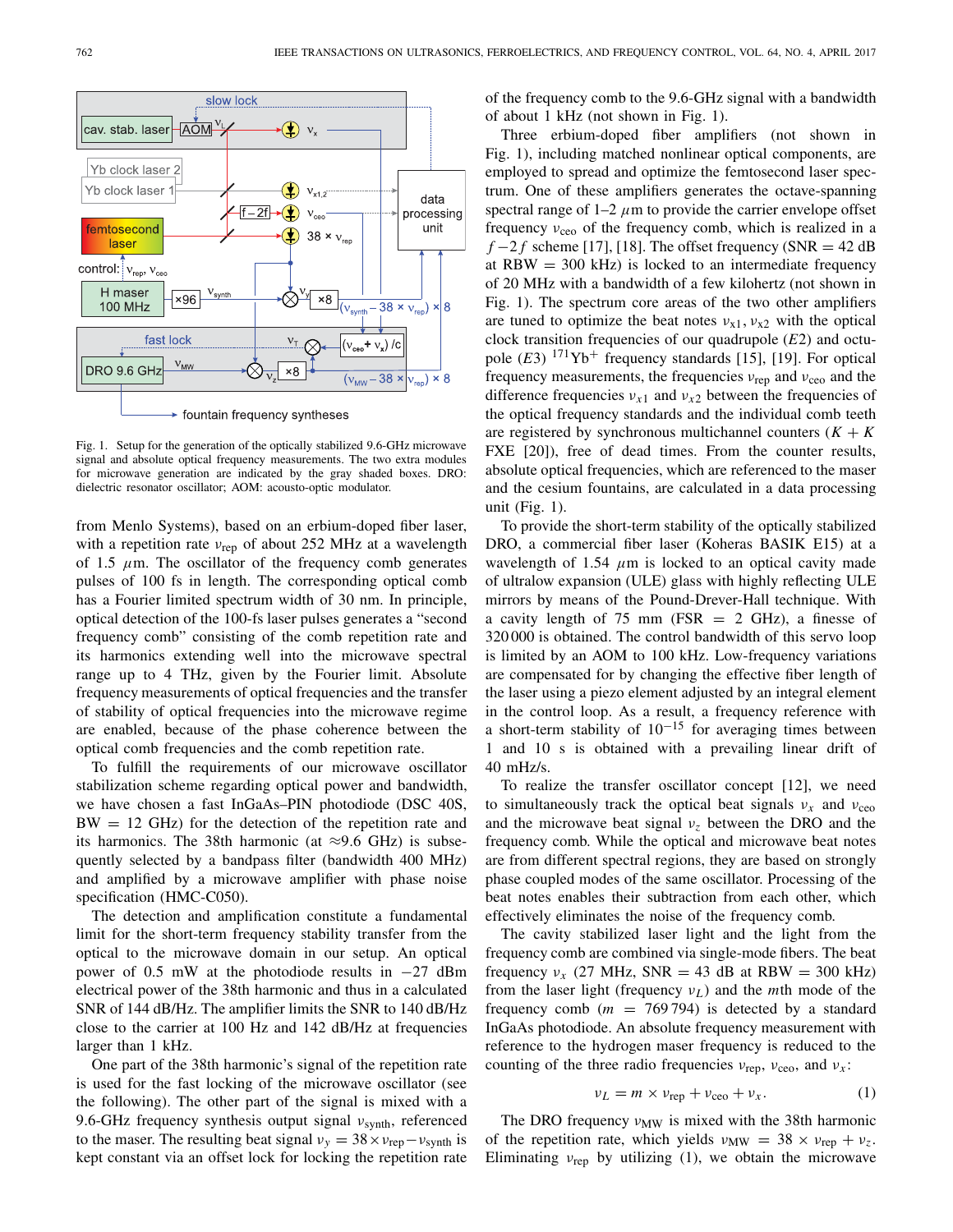frequency  $v_{MW}$  as

$$
\nu_{\rm MW} = \frac{38}{m} \times \nu_L + \left[\nu_z - \frac{38}{m}(\nu_{\rm ceo} + \nu_x)\right] \tag{2}
$$

which establishes a fixed relation between  $v_{MW}$  and  $v_L$ , if the term within the square brackets is kept constant. The latter contains beat frequencies generated in the microwave  $(v<sub>z</sub> = 5.9 \text{ MHz})$  and in the optical spectral region  $(v<sub>ceo</sub> + v<sub>x</sub>)$ = 47 MHz), which are separated by a large scaling factor of *m*/38.

The spectral range adaptation of the beat notes is realized by a multiplication of  $v_z$  and a division of  $v_{ceo} + v_x$ . For this purpose, an extra module, an analogue data processor with a tracking bandwidth of about 1 MHz, is set up: an overtone oscillator generates the 8th harmonic of ν*z*, which reduces the further requirements of the SNR and the counter resolution for data processing. Furthermore,  $v_{ceo}$  and  $v_x$  are added in a mixer, filtered by a tracking oscillator, and amplified and divided by  $c = m/(38 \times 8)$ . The division is undertaken in a four-step process: in three identical stages, 100 MHz is added each time, before the sum frequency is divided by a factor of 8. Before the last of these stages another stage is inserted, in which 100 MHz is also added, before the sum frequency is divided by a scaling factor of 4.9457, which is obtained from a direct digital synthesizer with a 48-bit accumulator (AD9956).

The output frequency of the division process ( $\approx$ 15 MHz) is mixed with the overtone frequency of ν*z*. As a final result, we obtain a transfer beat frequency  $v_T$  equal to the eightfold of the term in square brackets of (2):

$$
\nu_T = \nu_z \times 8 - \frac{\nu_{\text{ceo}} + \nu_x}{c} = \nu_{\text{MW}} \times 8 - \frac{\nu_L}{c}.
$$
 (3)

Since  $v_T$  is independent of  $v_{\text{rep}}$  and  $v_{\text{ceo}}$ , fluctuations of these frequencies are effectively suppressed and  $v<sub>T</sub>$  comprises the direct phase comparison between the DRO and the stabilized fiber laser. The comparison result is used to control the DRO with a bandwidth of  $\approx$ 50 kHz using an offset lock (see "fast lock" in Fig. 1).

Finally, to ensure the locking of the DRO to the maser, we need to compensate for the frequency drift of the optical cavity by locking ν*L* to the maser. For this purpose, we employ a slow lock (time constant  $\approx 50$  s), which is based on a comparison of the maser frequency and the DRO frequency in the data processing unit, using an AOM for the adjustment of ν*L* (see Fig. 1).

The utilized "state-of-the-art" DRO (PSI, -110 dBc at 10 kHz) has a tuning bandwidth of a few 100 kHz. The 100-MHz hydrogen maser reference frequency is delivered to our setup via a semirigid coaxial cable by a commercial distribution amplifier (SDI) with galvanic isolation. All synthesizers and counters of the setup are referenced to the maser frequency. A homemade frequency synthesis [21] is utilized to generate the 96th harmonic  $v_{synth}$  of the 100-MHz signal.

The 9.6-GHz optically stabilized microwave signal from the maser-referenced DRO (Fig. 1) is split, amplified, and delivered to the two syntheses of the PTB fountain clocks CSF1 [22], [23] and CSF2 [24], [25] to generate the 9.193-GHz signal needed for the atom interrogation.



Fig. 2. Single-sideband phase noise power spectral density *L* relative to the carrier at 9.6 GHz. (a) Red: measured phase noise spectrum of the employed DRO for the case that it is locked to an ultrastable laser using the transfer oscillator scheme. (b) Gray: measured phase noise spectrum of the transfer beat frequency signal  $v_T$ . (c) Green: measured phase noise spectrum of the transfer beat frequency signal  $v_T$  after modification of the offset lock of the transfer beat (see the text). (d) Blue: specified phase noise of the unstabilized DRO.

The syntheses are provided with electronic switches that enable either the utilization of the optically stabilized 9.6- GHz signal or alternatively a 9.6-GHz signal from another DRO stabilized to a low-noise quartz oscillator [21]. In the case of a failure of the optically stabilized microwave signal, the fountain control software detects the resultant exceeding the limits for the measured atom number, the transition probability, or the frequency deviations and arranges the automatic switching to the quartz-based 9.6-GHz signal.

#### III. RESULTS

## *A. Characterization of the Optically Stabilized Microwave Oscillator Signal*

For the characterization of the optically stabilized microwave signal, a second frequency comb independently stabilized to the same laser was utilized. The short-term characterization by a phase noise measurement yielded a phase noise level of −117 dBc/Hz at 10 Hz from the carrier frequency [see curve (a) in Fig. 2] [15]. Noise integration up to 30 kHz results in an Allan frequency deviation of  $4 \times 10^{-15}$  (1 s), dominated by the increase of the noise level at Fourier frequencies below 100 Hz. Also the noise analysis of the transfer beat frequency signal ν*T* (in-loop) showed the same limitation [see curve (b) in Fig. 2], which was given by the noise properties of the utilized synthesizer for the offset lock to keep the transfer beat frequency  $v_T$  constant along with the limited selectivity of the utilized spectrum analyzer.

Recently, the limitation has been overcome by a modification of the offset lock of the transfer beat avoiding additional noise from the offset synthesizer. Moreover, the servo loop bandwidth of the fast lock was increased to more than 100 kHz by utilizing filters with smaller delays. The resulting transfer beat spectrum is depicted in curve (c) of Fig. 2. The expectation that the previous phase noise limitation at low Fourier frequencies has been overcome is supported by a frequency ratio measurement of the DRO and the clock laser of the  $171Yb$ <sup>+</sup> single-ion frequency standard with the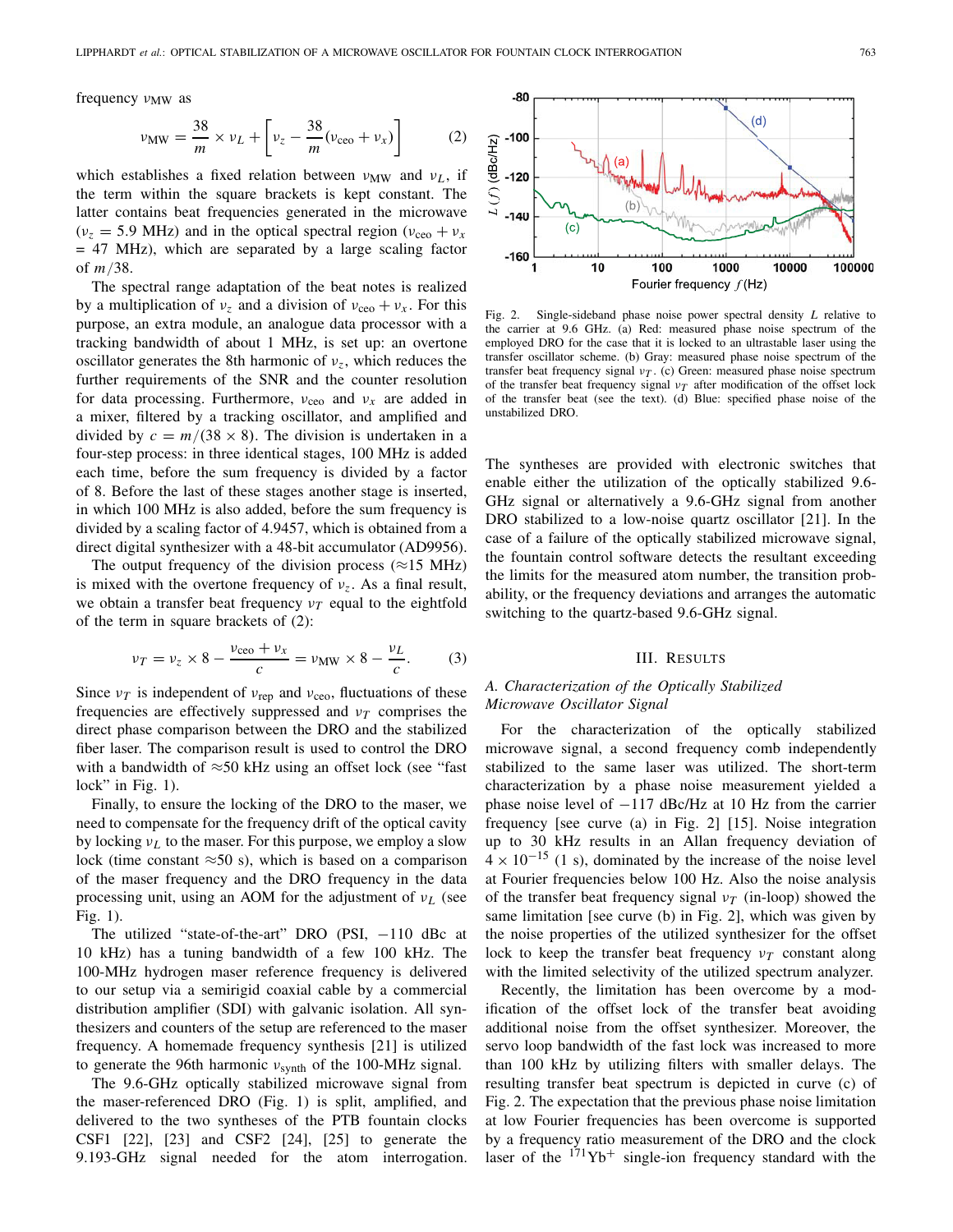

Fig. 3. Measured Allan standard deviations  $\sigma_y(\tau)$  of the frequencies of the hydrogen maser (red solid line) and the cavity stabilized  $1.5-\mu$ m fiber laser (blue dashed line), locked to the hydrogen maser. For both measurements, the output frequency of the  $171$  Yb<sup>+</sup> single-ion frequency standard served as a reference, which only contributes at a negligible level to the measured standard deviations.

same frequency comb, which exhibited a significant improvement of the frequency instability. However, a real out-of-loop noise measurement would be needed to definitely confirm the removal of the former limitation.

The long-term performance of the optically stabilized microwave signal is characterized in terms of the Allan standard deviation. We measured the frequency instability of the hydrogen maser and of the cavity stabilized fiber laser locked to the hydrogen maser (Fig. 3). In both cases, the output frequency of the  $171\text{Yb}^+$  frequency standard served as a reference, which only contributes at a negligible level to the measured standard deviations. In the long term ( $\tau > 100$  s), both Allan deviations agree very well. Since the DRO is locked to the cavity stabilized fiber laser with a bandwidth of 100 kHz, the microwave signal exhibits the same long-term behavior.

If required, the short-term stability of the microwave signal could be further improved: On the one hand, superior radio-frequency amplifiers with lower phase noise could be utilized. Second, the amplitude to phase conversion in the fast InGaAs–PIN photodiode for the detection of the repetition rate and its harmonics can be reduced by stabilizing the optical power [26], [27] and selecting the operating point of the photodiode [28]. Finally, the SNR can be increased by "multiplication of the pulse rate" [29].

## *B. Resulting Frequency Instabilities of the Fountain Clocks CSF1 and CSF2*

In the case of the operation of a fountain clock which is quantum projection noise limited, the SNR is given by  $SNR = N_{at}^{1/2}$ , with  $N_{at}$  the total detected number of atoms in the  $F = 3$  and  $F = 4$  hyperfine components of the Cs ground state [5]. The frequency instability expressed by the Allan deviation is given by:

$$
\sigma_{y}(\tau) = \frac{1}{\pi} \frac{\Delta v}{v_0} \frac{1}{\text{SNR}} \sqrt{\frac{T_c}{\tau}}
$$
(4)

where  $\Delta v$  is the full-width-at-half-maximum of the Ramsey fringe,  $v_0 = 9192631770$  Hz is the clock transition frequency,  $T_c$  is the cycle time, and  $\tau$  is the measurement time. The precondition is that an instability degradation due to the

phase noise of the interrogation oscillator (Dick effect [4]) can be avoided. The instability described by (4) is reduced with increased detected atom numbers (from increased loading times) as long as the factor with the square root of  $T_c$  (also containing the loading time) does not become too large. This consideration gives a first criterion for the best choice of the employed loading time (and for the resulting detected atom number  $N_{at}$  and cycle time  $T_c$ ). To achieve the best compromise for the combined statistical and systematic uncertainties, one has to furthermore take into account that in general the systematic part of the uncertainty due to cold atom collisions scales with *N*at (see [24]).

In the fountain CSF1, where magnetooptical trap (MOT) loading is utilized, the collisional frequency shift is evaluated by simply varying the microwave field power in the state selection cavity to operate the fountain at different atomic densities. This gives a 10% systematic uncertainty estimate for the collisional shift [23]. As a result, the usable *N*at is limited to keep the related uncertainty contribution at a reasonable level. We use an MOT loading time of 163.2 ms  $(T_c = 1.1145 \text{ s})$ , which optimizes the overall uncertainty. In the fountain CSF2 with molasses loading, the method of rapid adiabatic passage is employed for the collisional shift determination [30]. Since the systematic uncertainty of the collisional shift is below 0.5%, much higher atom numbers are compatible with systematic collisional shift uncertainties below the  $10^{-16}$  level. Molasses loading from a cold atom beam [3] enables a relatively short loading time of 340 ms  $(T_c = 1.2345 \text{ s})$  for the minimization of the overall uncertainty. Increasing the loading time to 690 ms  $(T_c = 1.5845 \text{ s})$ , however, optimizes the statistical uncertainty.

With both fountains, SNR measurements utilizing either two  $\pi/2$  pulses (at frequency detuning of half of the full linewidth) or two  $\pi/4$  pulses (at zero frequency detuning) yield the same SNR. Since the SNR is sensitive to frequency noise only in the first case, this finding is the first proof that the noise contribution by the optically stabilized microwave signal is negligible. The measured SNR values are given in Table I together with the resultant calculated frequency instabilities  $\sigma_v$  (1 s) using (4).

Taking into account the measured phase noise level of the optically stabilized DRO (Fig. 2), we calculated the frequency instability contribution caused by the Dick effect [4] for the different cycle times of the two fountain clocks  $[\sigma_{v, DRO} (1 s)]$ in Table I]. It becomes obvious that even with the former measured phase noise level shown in Fig. 2, which is a worst case estimate as explained in Section III-A, the resulting instability contribution of the optically stabilized DRO is negligible compared with the calculated instabilities  $\sigma_y$  (1 s).

In Fig. 4, the measured Allan standard deviations for fountain frequency measurements with cycle times  $T_c$  = 1.1145 s (CSF1) and  $T_c$  = 1.5845 s (CSF2) are presented. The results  $\sigma_{y,\text{measured}}(\tau) = 9.1 \times 10^{-14} (\tau/1s)^{-1/2}$ for CSF1 and  $\sigma_{y,\text{measured}}(\tau) = 2.5 \times 10^{-14} (\tau/1s)^{-1/2}$  for CSF2 agree very well with the instabilities calculated from the SNR data (see Table I) and prove again that the instability contributions of the optically stabilized DRO are negligible at the current fountain performance levels.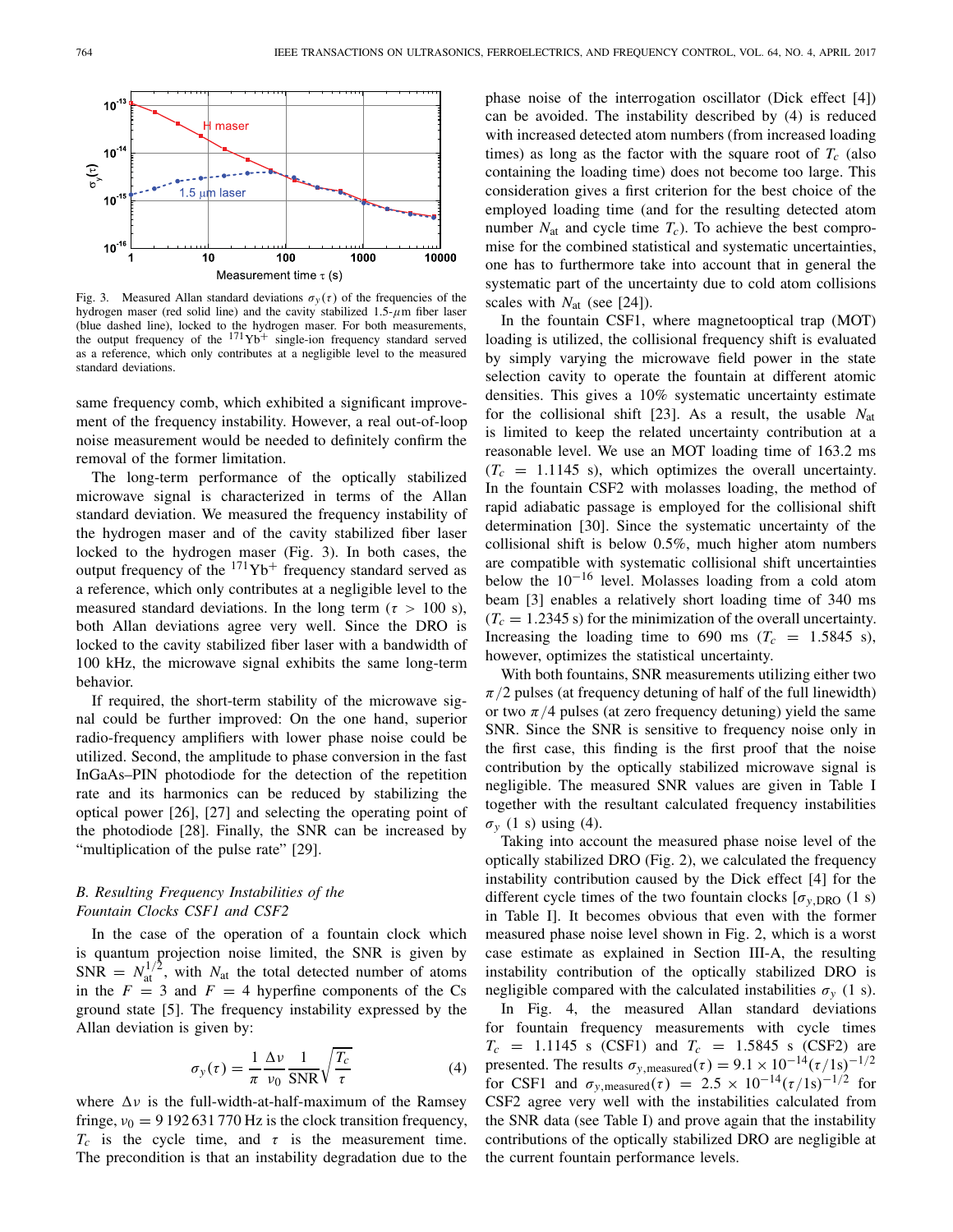TABLE I LOADING AND CYCLE TIMES, SNRS, AND FREQUENCY INSTABILITIES OF THE FOUNTAIN CLOCKS CSF1 AND CSF2

|                  | Loading Time Cycle Time SNR |                      | $\sigma_{\rm v}(1\,{\rm s})$                                                                               |                                                 | $\sigma_{y, \text{DRO}}(1\,\text{s})$ $\sigma_{y, \text{measured}}(1\,\text{s})$ |
|------------------|-----------------------------|----------------------|------------------------------------------------------------------------------------------------------------|-------------------------------------------------|----------------------------------------------------------------------------------|
| CSF1             | $163.2 \,\text{ms}$         | 1.1145 s             |                                                                                                            | 350 $9.2 \times 10^{-14}$ $4.8 \times 10^{-15}$ | $9.1 \times 10^{-14}$                                                            |
| C <sub>SF2</sub> | 340 ms<br>690 ms            | 1.2345 s<br>1.5845 s | $1060$ $3.3 \times 10^{-14}$ $5.7 \times 10^{-15}$<br>$1660 \t 2.4 \times 10^{-14} \t 7.8 \times 10^{-15}$ |                                                 | $3.4 \times 10^{-14}$<br>$2.5 \times 10^{-14}$                                   |

The frequency instabilities  $\sigma_{\rm v}$  scale with  $(\tau/1\,\rm s)^{-1/2}$ . The instability  $\sigma_{\rm v}(1\,\rm s)$  is calculated from the measured SNR (see text) by using (4). The instability contribution  $\sigma_{y, \text{DRO}}(1s)$  is caused by the Dick effect [4] and calculated from the measured DRO phase noise (Fig.  $2$ ).



Fig. 4. Measured Allan standard deviations  $\sigma_y(\tau)$  of the CSF1 [full green data points] and CSF2 [open red data points] frequencies. For the CSF1 measurement, a hydrogen maser served as the reference while the CSF2 frequency was referenced to the output frequency of the  $171\text{Yb}^+$  singleion frequency standard [quadrupole (E2) transition], whose instability level is indicated by the dashed line. The subtraction of the noise levels of the maser and the single-ion frequency standard, respectively, yields the instability levels indicated by the full lines [CSF1:  $9.1 \times 10^{-14}$  ( $\tau/1s$ )<sup>-1/2</sup> and CSF2:  $2.5 \times 10^{-14}$   $(\tau/1s)^{-1/2}$ ].

## *C. Operation of the Optically Stabilized Microwave Oscillator Signal*

In March 2014, the first continuous ten-day measurement (dead time  $\approx$ 1%) with the fountains and the presented optically stabilized DRO scheme was performed to contribute to the monthly calibration of International Atomic Time (TAI) by the Bureau International des Poids et Mesures. Both fountain frequencies agreed at the  $10^{-16}$  level, which was very well within their combined uncertainty.

Since June 2015, the optically stabilized DRO scheme has been routinely used for fountain operation. A number of TAI calibrations as well as optical frequency measurements have been performed with both fountains. The results demonstrate very good agreement with other fountain clocks and previously published optical frequency measurement data at the low  $10^{-16}$  level. High duty cycles of the optically stabilized microwave oscillator signal, close to 100%, have been achieved during weeks of operation. In both fountains, the quartz-based microwave synthesis is only used when maintenance work needs to be done on the frequency comb

or the cavity stabilized fiber laser, or in those rare cases when the DRO locking fails.

## IV. CONCLUSION

The technology of cavity stabilized lasers and femtosecond lasers is well established in many laboratories. Optically stabilized microwave setups as presented are therefore relatively straightforward to realize. The focus of our design is not the ultimate performance in terms of phase noise, but rather reliable continuous operation at a phase noise level, which is compatible with the fountain clock requirements. Our setup has proved to enable fountain clock frequency instabilities at a level otherwise only accessible by utilizing a cryogenic sapphire oscillator for providing the ultrastable microwave signal [31].

We present phase noise measurements of the stabilized microwave oscillator and the transfer beat frequency signal, and the measured Allan standard deviation of the cavity stabilized fiber laser, locked to the hydrogen maser. We demonstrate a quantum projection noise limited frequency instability of  $2.5 \times 10^{-14} (\tau/1 \text{ s})^{-1/2}$  and continuous long-term operation, typically required by fountain clocks.

Improvements of fountain clock frequency instabilities not only improve the achievable statistical uncertainty in a given measurement time but also enable more accurate investigations of systematic effects, which in the end may lead to reduced systematic uncertainties.

## ACKNOWLEDGMENT

The authors would like to thank N. Huntemann for providing the  $171\text{Yb}^+$  single-ion frequency standard reference signal, G. Dobrev for his contributions to enhancing the output of the cold atom beam source of CSF2, M. Kazda for providing the necessary interface in the fountain frequency syntheses to incorporate the optically stabilized microwave signal, and N. Nemitz for the required fountain control software adaptation.

#### **REFERENCES**

- [1] R. Wynands and S. Weyers, "Atomic fountain clocks," *Metrologia*, vol. 42, no. 3, p. S64, 2005. [Online]. Available: http://stacks.iop.org/ 0026-1394/42/i=3/a=S08
- [2] J. Guéna *et al.*, "Progress in atomic fountains at LNE-SYRTE," *IEEE Trans. Ultrason., Ferroelect., Freq. Control*, vol. 59, no. 3, pp. 391–410, Mar. 2012.